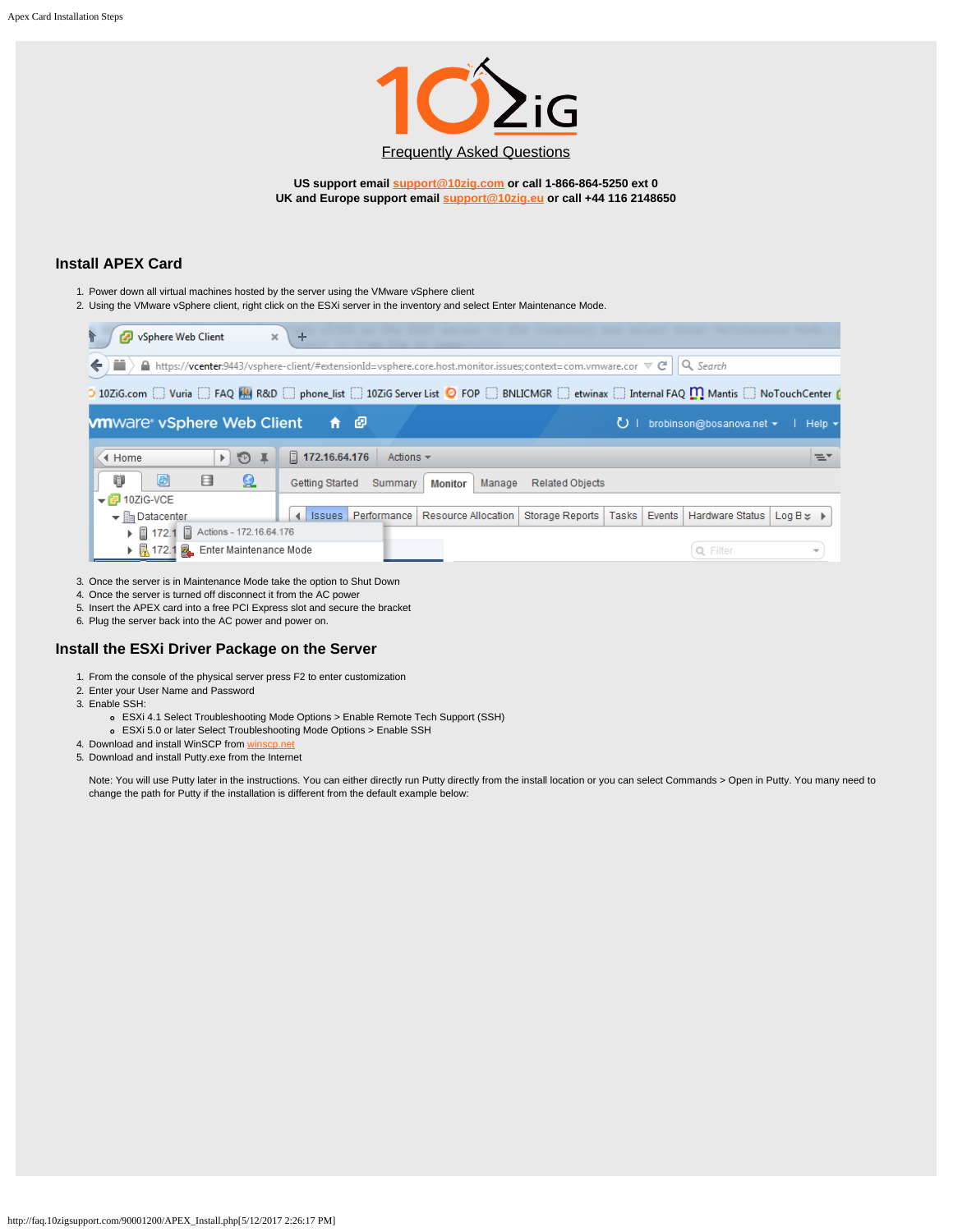Apex Card Installation Steps

| <b>Preferences</b>                                                                                                                                                                                                                                                   |                                                                                                                                                                                                                                                                                                                                                      |
|----------------------------------------------------------------------------------------------------------------------------------------------------------------------------------------------------------------------------------------------------------------------|------------------------------------------------------------------------------------------------------------------------------------------------------------------------------------------------------------------------------------------------------------------------------------------------------------------------------------------------------|
| Environment<br>Interface<br>- Window<br>- Commander<br>- Explorer<br><b>Languages</b><br>Panels<br><b>Remote</b><br>i Local<br>Editors<br>Transfer<br>Drag & Drop<br>Background<br><b>Endurance</b><br>Network<br>Security<br>Logging<br>Integration<br>Applications | <b>External applications</b><br>PuTTY/Terminal client path:<br>C:\Users\brobinson.BOSANOVA\Desktop\SHORTCUTS +<br>Browse<br>patterns<br>Remember session password and pass it to PuTTY (SSH)<br>Open Telnet sessions in PuTTY for FTP sessions<br>Automatically open new sessions in PuTTY<br>PuTTY registry key:<br>Software\SimonTatham\PuTTY<br>▼ |
| Commands<br>Storage                                                                                                                                                                                                                                                  |                                                                                                                                                                                                                                                                                                                                                      |
| Updates                                                                                                                                                                                                                                                              | OK<br>Cancel<br>Help                                                                                                                                                                                                                                                                                                                                 |

- 6. Copy the driver package from your PC to the ESXi server using WinSCP
- 7. Enter your Host Name or IP
- 8. Enter your User name and Password for the ESXi Server
- 9. Under File Protocol select SCP

| New Site<br>C)     | Session        |              |
|--------------------|----------------|--------------|
| root@172.16.64.176 | File protocol: |              |
|                    | <b>SCP</b>     |              |
|                    | Host name:     | Port number: |
|                    | 172.16.64.176  | 22           |
|                    | User name:     | Password:    |
|                    | root           | .            |
|                    | Edit           | Advanced     |
|                    |                |              |
|                    |                |              |
|                    |                |              |
|                    |                |              |
|                    |                |              |
|                    |                |              |

10. Select Login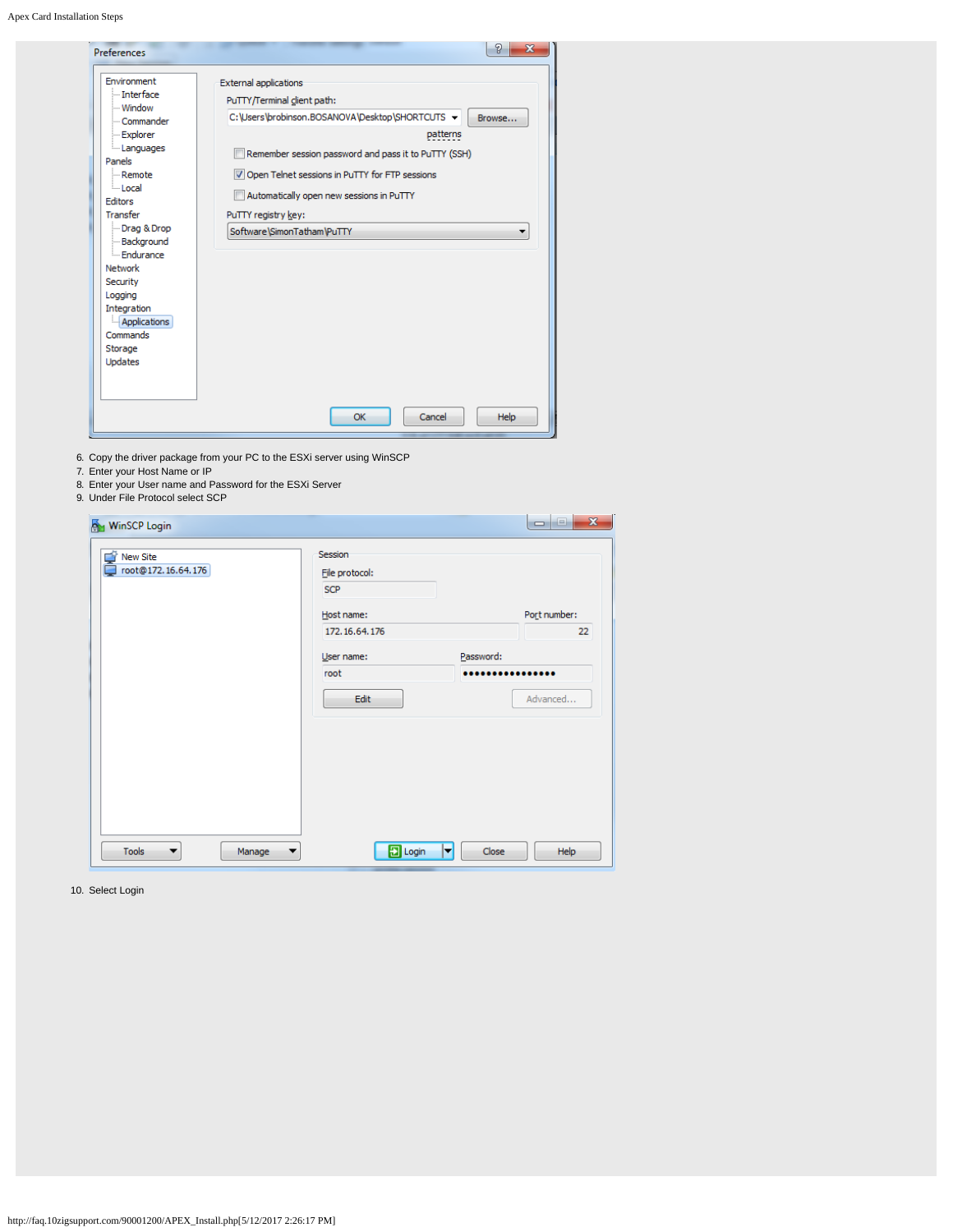Apex Card Installation Steps

| $\begin{array}{c c c c c} \hline \multicolumn{3}{c }{\mathbf{C}} & \multicolumn{3}{c }{\mathbf{C}} \end{array}$<br>$\mathbf{x}$<br>my tmp - root@172.16.64.176 - WinSCP |            |           |                                                  |            |                   |
|-------------------------------------------------------------------------------------------------------------------------------------------------------------------------|------------|-----------|--------------------------------------------------|------------|-------------------|
| Local Mark Files Commands Session Options Remote Help                                                                                                                   |            |           |                                                  |            |                   |
| <b>田串尾Synchronize 国子图像</b><br>Queue v Transfer Settings Default<br>$\cdot$ $\circ$                                                                                      |            |           |                                                  |            |                   |
| root@172.16.64.176<br>New Session                                                                                                                                       |            |           |                                                  |            |                   |
| ·@7 ← → · □□△2 %<br>K: New Volume                                                                                                                                       |            |           | $\blacksquare$ Imp                               |            |                   |
| i Gill Upload Gill   27 Edit ※ H Gill Properties   曾 Gill Ell 日 回                                                                                                       |            |           | 2 Download 图 2 Edit × A D Properties B B H H D D |            |                   |
| K:\Teradici_PCoIP_Apex_Drivers-2.3.4GA<br>/tmp                                                                                                                          |            |           |                                                  |            |                   |
| Name<br>Ext                                                                                                                                                             |            | Size Type | Name<br>Ext                                      |            | Size Changed      |
| Đ.                                                                                                                                                                      |            | Paren     | LL.                                              |            | 2/11/2015 5:32 PM |
| Drivers_Package_2.3.4_for_PCoIP_Hardware_Accelerator_ESXi4.1.zip                                                                                                        | 13,364 KiB | Comp      | scratch                                          |            | 2/11/2015 4:35 PM |
| Drivers_Package_2.3.4_for_PCoIP_Hardware_Accelerator_ESXi5.0.zip                                                                                                        | 13,396 KiB | Comp      | vmware-root                                      |            | 2/11/2015 5:33 PM |
| Drivers_Package_2.3.4_for_PCoIP_Hardware_Accelerator_ESXi5.1.zip                                                                                                        | 13,395 KiB | Comp      | .snmpd-started                                   | 0B         | 2/11/2015 4:36 PM |
| Drivers_Package_2.3.4_for_PCoIP_Hardware_Accelerator_ESXi5.5.zip                                                                                                        | 13,395 KiB | Comr      | hpbb.done                                        | 0B         | 2/11/2015 5:39 PM |
|                                                                                                                                                                         |            |           | hp-bbUsg.txt                                     | 2,217 B    | 2/11/2015 5:39 PM |
|                                                                                                                                                                         |            |           | hpboot.marker                                    | 0B         | 2/11/2015 4:36 PM |
|                                                                                                                                                                         |            |           | hp-cfg.txt                                       | 548 B      | 2/11/2015 5:37 PM |
|                                                                                                                                                                         |            |           | hp-fc-data.txt                                   | 17 B       | 2/11/2015 5:39 PM |
|                                                                                                                                                                         |            |           | hp-ip.txt                                        | 534 B      | 2/11/2015 5:37 PM |
|                                                                                                                                                                         |            |           | hp-mem.txt                                       | 27 B       | 2/11/2015 5:39 PM |
|                                                                                                                                                                         |            |           | hp-pci.txt                                       | 842 B      | 2/11/2015 5:37 PM |
|                                                                                                                                                                         |            |           | hp-route.txt                                     | 218 B      | 2/11/2015 5:37 PM |
|                                                                                                                                                                         |            |           | hp-sas.txt                                       | 1,750 B    | 2/11/2015 5:31 PM |
|                                                                                                                                                                         |            |           | pcilist.txt                                      | 171 KiB    | 2/11/2015 4:36 PM |
| 2/11/2015 5:40 PM<br>probe.session<br>36 B                                                                                                                              |            |           |                                                  |            |                   |
| $\leftarrow$<br>m.<br>m.                                                                                                                                                |            |           |                                                  |            |                   |
| 0 B of 177 KiB in 0 of 15<br>0 B of 53,550 KiB in 0 of 4                                                                                                                |            |           |                                                  |            |                   |
|                                                                                                                                                                         |            |           | Α                                                | <b>SCP</b> | 1:09:51           |

11. Transfer the driver file (.zip) to the /tmp directory on the ESXi server

| Local Mark Files Commands Session Options Remote Help                                    |            |           |                                                    |                 |                     |  |
|------------------------------------------------------------------------------------------|------------|-----------|----------------------------------------------------|-----------------|---------------------|--|
| $ \Theta$ -<br>B De Synchronize D D D I HO I B D Queue v Transfer Settings Default<br>H. |            |           |                                                    |                 |                     |  |
| root@172.16.64.176 F New Session                                                         |            |           |                                                    |                 |                     |  |
| · 48 1 ← → · 88 4 2 2<br>$\blacksquare$ tmp<br>$K:$ New Volume                           |            |           |                                                    |                 |                     |  |
|                                                                                          |            |           |                                                    |                 |                     |  |
| K:\Teradici_PCoIP_Apex_Drivers-2.3.4GA                                                   |            |           | /tmp                                               |                 |                     |  |
| Name<br>Ext                                                                              |            | Size Type | Name<br>Ext                                        |                 | Size Changed        |  |
| $\overline{\mathbf{t}}$ .                                                                |            | Paren     | ₩.                                                 |                 | 2/11/2015 5:32 P    |  |
| Drivers_Package_2.3.4_for_PCoIP_Hardware_Accelerator_ESXi4.1.zip                         | 13,364 KiB | Comp      | scratch                                            |                 | 2/11/2015 4:35 P    |  |
| Drivers_Package_2.3.4_for_PCoIP_Hardware_Accelerator_ESXi5.0.zip                         | 13,396 KiB | Comp      | vmware-root                                        |                 | 2/11/2015 5:33 P    |  |
| Drivers_Package_2.3.4_for_PCoIP_Hardware_Accelerator_ESXi5.1.zip                         | 13,395 KiB | Comr      | snmpd-started                                      | 0B              | 2/11/2015 4:36 P    |  |
| Drivers Package 2.3.4 for PCoIP Hardware Accelerator ESXi5.5.zip                         | 13,395 KiB | Comr      | Drivers_Package_2.3.4_for_PCoIP_Hardware_Accelerat | 13,395 KiB      | 5/13/2014           |  |
|                                                                                          |            |           | hpbb.done                                          | 0 B             | 2/11/2015 6:50 P    |  |
|                                                                                          |            |           | hp-bbUsg.txt                                       | 2.216 B         | 2/11/2015 6:50 P    |  |
|                                                                                          |            |           | hpboot.marker                                      | 0B              | 2/11/2015 4:36 P    |  |
|                                                                                          |            |           | hp-cfg.txt                                         | 548 B           | 2/11/2015 6:49 P    |  |
|                                                                                          |            |           | hp-fc-data.txt                                     | 17 <sub>B</sub> | 2/11/2015 6:48 P    |  |
|                                                                                          |            |           | hp-ip.txt                                          | 534 B           | 2/11/2015 6:49 P    |  |
|                                                                                          |            |           | hp-mem.txt                                         | 27B             | 2/11/2015 6:50 P    |  |
|                                                                                          |            |           | hp-pci.txt                                         | 842 B           | 2/11/2015 6:49 P    |  |
|                                                                                          |            |           | hp-route.txt                                       | 218 B           | 2/11/2015 6:49 P    |  |
|                                                                                          |            |           | hp-sas.txt                                         | 1.750 B         | 2/11/2015 6:43 P    |  |
|                                                                                          |            |           | pcilist.txt                                        | 171 KiB         | $2/11/20154:36 P$ + |  |
| m.<br>m.                                                                                 |            |           |                                                    |                 |                     |  |
| 0 B of 53,550 KiB in 0 of 4<br>0 B of 13,573 KiB in 0 of 16                              |            |           |                                                    |                 |                     |  |
| 印<br>A<br>Mark commands<br><b>SCP</b><br>1:11:22                                         |            |           |                                                    |                 |                     |  |
|                                                                                          |            |           |                                                    |                 |                     |  |

12. Connect to the ESXi server using an SSH client like Putty from your PC and install the driver package

- Navigate to the /tmp folder <enter>
	- # cd /tmp
- Enter the following command if you are connecting to an ESXi 4.1 server:

esxupdate --bundle apex2800-version-esci-version-xxxxxx.zip update

Make certain the zip file name matches the file you transferred to the /tmp folder.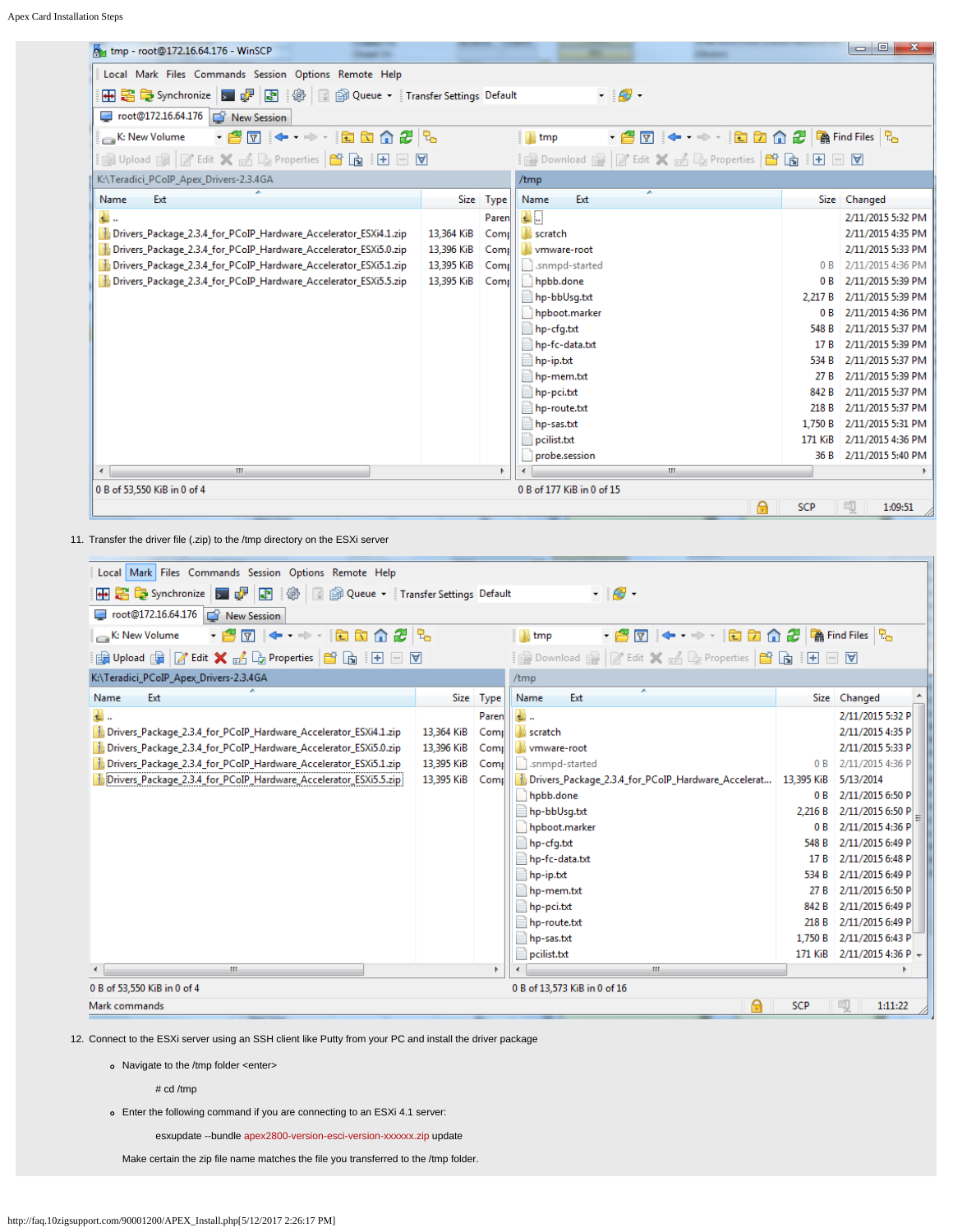Enter the following command if you are connecting to an ESXi 5.0 or later server:

esxcli software vib install -d /tmp/apex2800-version-esxi-version-xxxxxx.zip

Make certain the zip file name matches the file you transferred to the /tmp folder.



- 13. Reboot the ESXi server
- 14. Once the ESXi server is back up, using vSphere client, right click on the ESXi server in the inventory and select **Exit Maintenance Mode**

### **Install the Virtual Machine Driver on the Virtual Machine (VM)**

- 1. Power up the virtual machine
- 2. From the vSphere Client open a console to the virtual machine
- 3. Run the apex28900-version-xxxxxx.exe installer on the virtual machine and follow the steps that appear.

**(NOTE: the exe can be found in the .zip file that was used to install the driver on the ESXi server and it must be installed from the console in the vSphere client - it CANNOT be installed from within a PCoIP session to the virtual machine)**

4. After the installation completes, choose to reboot the machine later.

#### **! IMPORTANT !**

Make sure to power the virtual machine off and back on again. This ensures that the ESXi will inspect the updated virtual machine image.

## **Verify Global Policies Settings**

1. Verify global policies settings in the View Connection Server:

Access the VMware Horizon View Administrator

- Under policies select Global Policies
- Make sure that the PCoIP hardware acceleration is set to "allow" in the Global Policies, if any policies inherit from it.
- In any customer policies, make sure the option for enabling and disabling PCoIP hardware acceleration is set to allow.

| <b>Edit View Policies</b>            |                     |  |  |  |  |
|--------------------------------------|---------------------|--|--|--|--|
| Set global policies for all machines |                     |  |  |  |  |
| <b>View Policies</b>                 |                     |  |  |  |  |
| Multimedia redirection (MMR):        | Allow               |  |  |  |  |
| USB access:                          | Allow               |  |  |  |  |
| PCoIP hardware acceleration:         | Allow               |  |  |  |  |
|                                      | Medium<br>Priority: |  |  |  |  |
|                                      |                     |  |  |  |  |
|                                      | Cancel<br>OK        |  |  |  |  |

# **View APEX Status and Serial Number**

The APEX 2800 is now installed and configured.

- 1. Verify the working status of the Teradici APEX card:
	- ESXi 4.1:
	- In your SSH session, enter the following command:

```
pcoip-ctrl -I
```
ESXi 5.0 or later In your SSH session enter the following command:

**/opt/teradici/pcoip-ctrl -I**